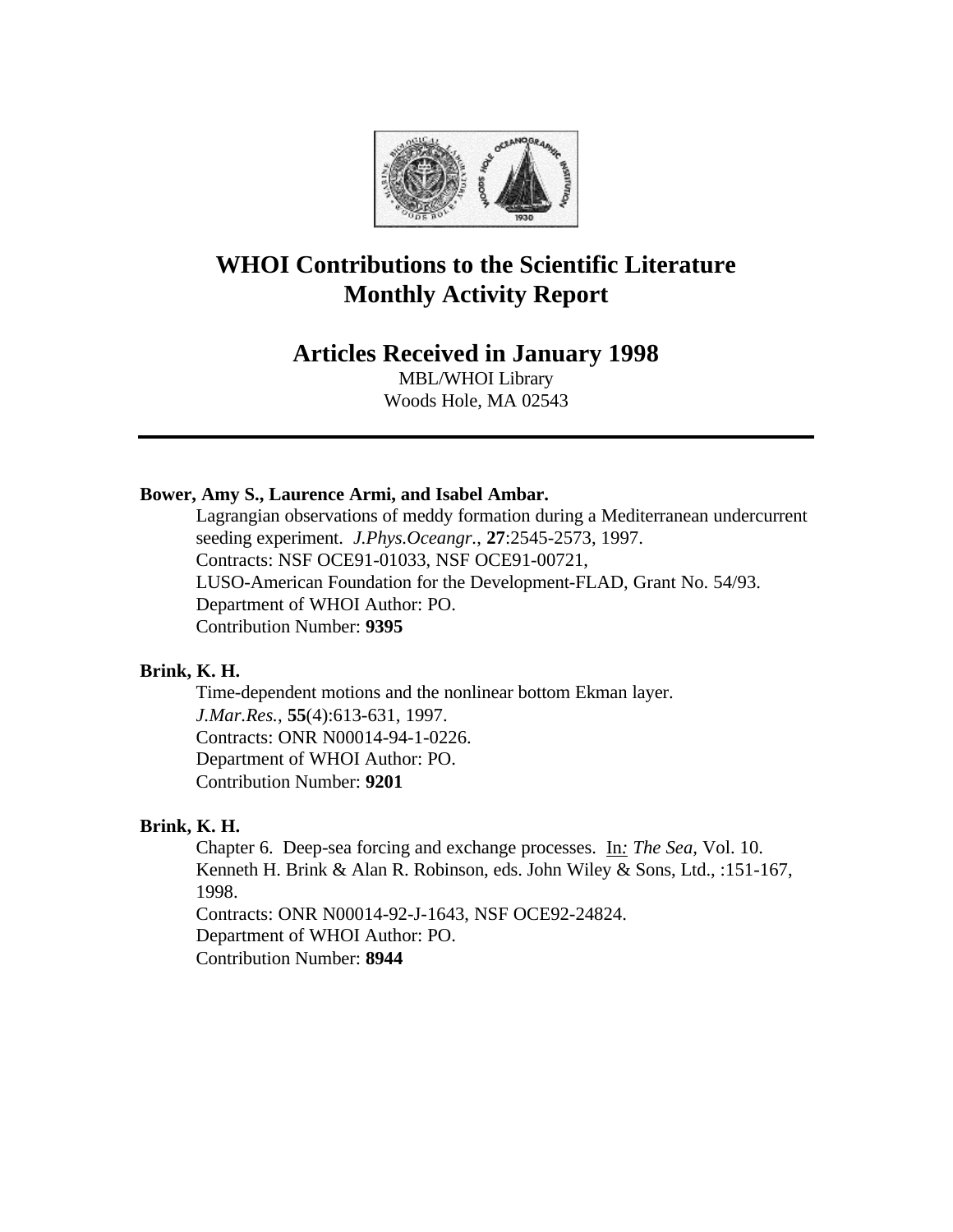#### **Brink, K. H.**

Chapter 1. Wind-driven currents over the continental shelf. In: *The Sea,* Vol. 10. Kenneth H. Brink & Alan R. Robinson, eds. John Wiley & Sons, Ltd.:3-20, 1998. Contracts: ONR N00014-92-J-1643, NSF OCE92-24824. Department of WHOI Author: PO. Contribution Number: **8935**

## **Brink, Kenneth H.**

Hydrographic observations in the coastal ocean. In: *The Sea,* Vol. 10. Kenneth H. Brink and Alan R. Robinson, eds. John Wiley & Sons, Inc.,:359-366, 1998. Contracts: ONR N00014-92-J-1643, NSF OCE92-24824. Department of WHOI Author: PO. Contribution Number: **NONE**

#### **Butman, Cheryl Ann, James T. Carlton, and Stephen R. Palumbi.**

Whales don't fall like snow: Reply to Jelmert. *Conser.Biol.*, **10**(2):655-656, 1996. Department of WHOI Author: AOPE. Contribution Number: **NONE**

### **Canales, J. Pablo, Juan-Jose Danobeitia, Robert S. Detrick, Emilie E. Hooft, Rafael Bartolome, and David Naar.**

Variations in axial morphology along the Galapagos spreading center and the influence of the Galapagos hotspot. *J.Geophys.Res.*, **102**(B12):27341-27354, 1997. Contracts: NSF OCE93-01058, NSF OCE-9402033. Department of WHOI Author: GEOL. Contribution Number: **NONE**

#### **Korenaga, Jun and Peter B. Kelemen.**

Origin of gabbro sills in the Moho transition zone of the Oman ophiolite: Implications for magma transport in the oceanic lower crust. *J.Geophys.Res.*, **102**(B12):27729-27749. Contracts: OCE94-16616, OCE-9416631. Department of WHOI Author: GEOL. Contribution Number: **9590**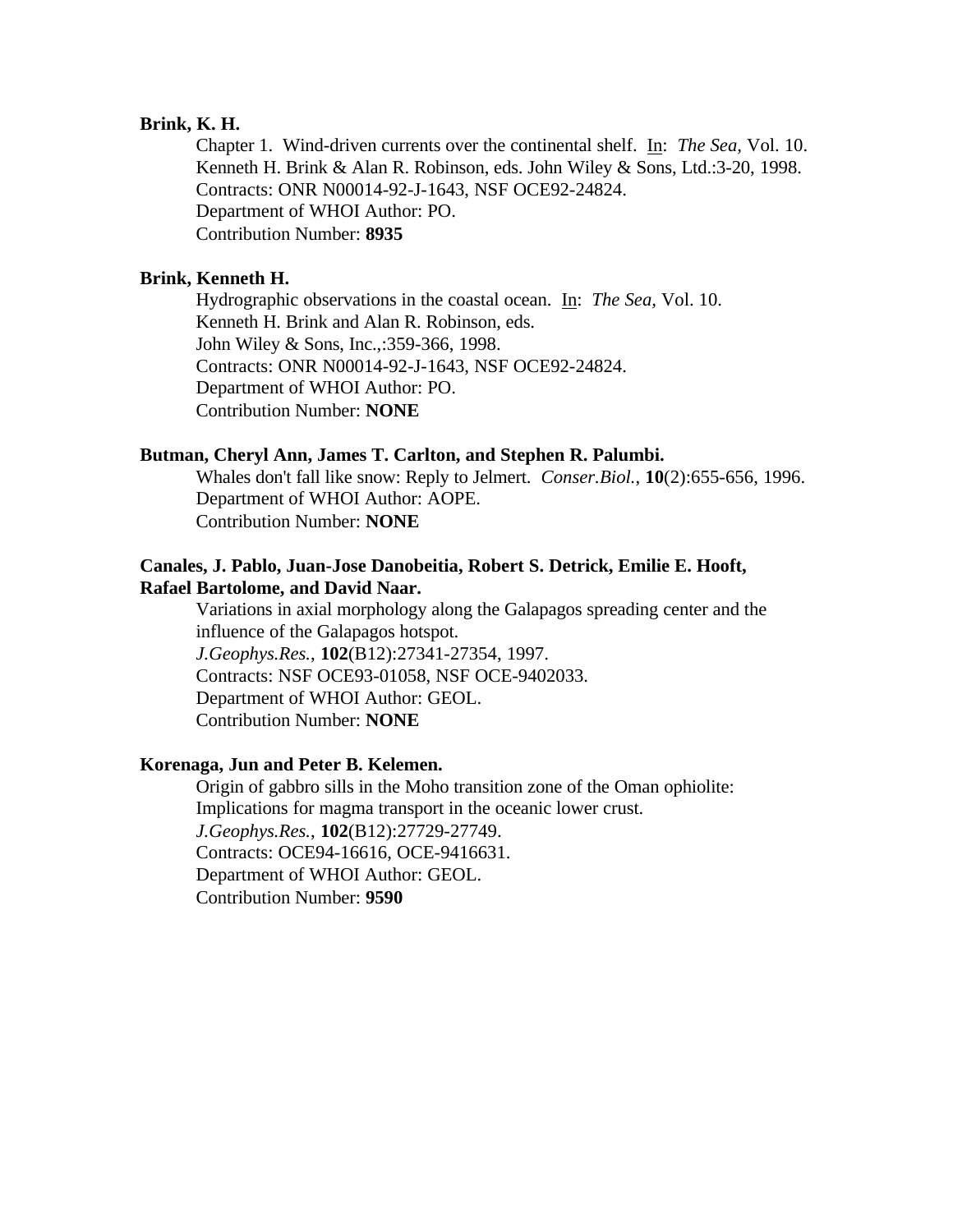### **Leavitt, Dale F., Judith McDowell Capuzzo, and James R. Weinberg.**

Shellfish resources and their management. In: *Sustaining Coastal Resources: Economics and the Natural Sciences.* C. Colgan, ed. Proc. of the Workshop on Economic and Environmental Valuation. 2-3 June, 1994, Freeport, ME. Sponsored by Edmund S. Muskie Inst. of Public Affairs, Univ. of So. Maine, :1185-193, 1994. Contracts: EPA R 817283-01. Department of WHOI Author: BIO. Contribution Number: **8832**

#### **Madureira, Luiz A.S., Shirley A. van Kreveld, Geoffrey Eglinton, Maureen H. Conte, Gerald Ganssen, Jane E. van Hinte, and Janneke J. Ottens.**

Late Quaternary high-resolution biomarker and other sedimentary climate proxies in a northeast Atlantic core. *Paleoceanography*, **12**(2):255-269, 1997. Department of WHOI Author: MCG. Contribution Number: **NONE**

#### **Pratt, Lawrence J.**

Hydraulically-drained flows in rotating basins. Part II: Steady flow. *J.Phys.Oceanogr.*, **27**:2522-2535. Contracts: ONR N00014-95-1-0456, NSF OCE91-15359. Department of WHOI Author: PO. Contribution Number: **9328**

#### **Pratt, Lawrence J. and Stefan G. Llewellyn Smith.**

Hydraulically drained flows in rotating basins. Part I: Method. *J.Phys.Oceanogr.*, **27**:2509-2521, 1997. Contracts: NSF OCE91-15359. Department of WHOI Author: PO. Contribution Number: **8771**

#### **Samelson, R. M.**

Coastal boundary conditions and the baroclinic structure of wind-driven continental shelf currents. *J.Phys.Oceanogr.*, **27**:2645-2662, 1997. Contracts: ONR N00014-92-J-1589. Department of WHOI Author: PO. Contribution Number: **9304**

#### **Solow, Andrew R. and Kenneth Sherman.**

Testing for stability in a predator-prey system. *Ecology*, **78**(8):2624-2627, 1997. Contracts: The Marine Policy Center, ONR URIP No. N00014-92-J-1527. Department of WHOI Author: MPC. Contribution Number: **9325**